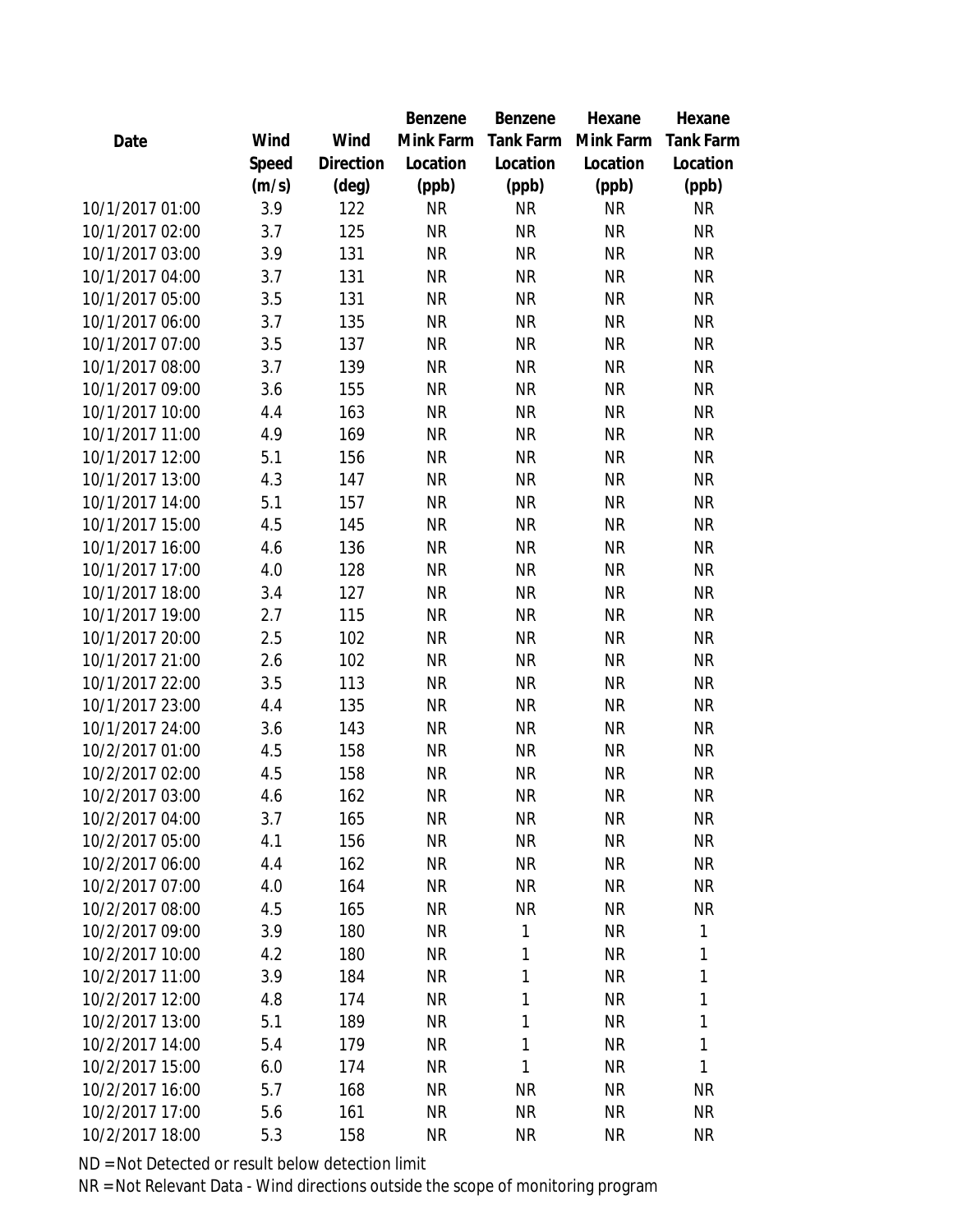|                 |       |           | Benzene   | Benzene          | Hexane    | Hexane           |
|-----------------|-------|-----------|-----------|------------------|-----------|------------------|
| Date            | Wind  | Wind      | Mink Farm | <b>Tank Farm</b> | Mink Farm | <b>Tank Farm</b> |
|                 | Speed | Direction | Location  | Location         | Location  | Location         |
|                 | (m/s) | (deg)     | (ppb)     | (ppb)            | (ppb)     | (ppb)            |
| 10/2/2017 19:00 | 4.2   | 156       | <b>NR</b> | <b>NR</b>        | <b>NR</b> | <b>NR</b>        |
| 10/2/2017 20:00 | 3.7   | 148       | <b>NR</b> | <b>NR</b>        | <b>NR</b> | <b>NR</b>        |
| 10/2/2017 21:00 | 4.1   | 153       | <b>NR</b> | <b>NR</b>        | <b>NR</b> | <b>NR</b>        |
| 10/2/2017 22:00 | 5.2   | 161       | <b>NR</b> | <b>NR</b>        | <b>NR</b> | <b>NR</b>        |
| 10/2/2017 23:00 | 5.3   | 160       | <b>NR</b> | <b>NR</b>        | <b>NR</b> | <b>NR</b>        |
| 10/2/2017 24:00 | 5.4   | 160       | <b>NR</b> | <b>NR</b>        | <b>NR</b> | <b>NR</b>        |
| 10/3/2017 01:00 | 5.8   | 165       | <b>NR</b> | <b>NR</b>        | <b>NR</b> | <b>NR</b>        |
| 10/3/2017 02:00 | 4.7   | 171       | <b>NR</b> | 1                | <b>NR</b> | 1                |
| 10/3/2017 03:00 | 4.5   | 175       | <b>NR</b> | 1                | <b>NR</b> | 1                |
| 10/3/2017 04:00 | 5.1   | 174       | <b>NR</b> | 1                | <b>NR</b> | 1                |
| 10/3/2017 05:00 | 5.0   | 175       | <b>NR</b> | 1                | <b>NR</b> | 1                |
| 10/3/2017 06:00 | 5.2   | 173       | <b>NR</b> | 1                | <b>NR</b> | 1                |
| 10/3/2017 07:00 | 5.0   | 172       | <b>NR</b> | 1                | <b>NR</b> | 1                |
| 10/3/2017 08:00 | 4.8   | 179       | <b>NR</b> | 1                | <b>NR</b> | 1                |
| 10/3/2017 09:00 | 4.6   | 182       | <b>NR</b> | 1                | <b>NR</b> | 1                |
| 10/3/2017 10:00 | 3.8   | 185       | <b>NR</b> | 1                | <b>NR</b> | 1                |
| 10/3/2017 11:00 | 4.1   | 190       | <b>NR</b> | 1                | <b>NR</b> | 1                |
| 10/3/2017 12:00 | 4.2   | 195       | <b>NR</b> | 1                | <b>NR</b> | 1                |
| 10/3/2017 13:00 | 4.1   | 196       | <b>NR</b> | 1                | <b>NR</b> | 1                |
| 10/3/2017 14:00 | 4.3   | 194       | <b>NR</b> | 1                | <b>NR</b> | 1                |
| 10/3/2017 15:00 | 4.6   | 195       | <b>NR</b> | 1                | <b>NR</b> | 1                |
| 10/3/2017 16:00 | 4.0   | 192       | <b>NR</b> | 1                | <b>NR</b> | 1                |
| 10/3/2017 17:00 | 4.2   | 209       | <b>NR</b> | 1                | <b>NR</b> | 1                |
| 10/3/2017 18:00 | 4.2   | 196       | <b>NR</b> | 1                | <b>NR</b> | 1                |
| 10/3/2017 19:00 | 3.8   | 191       | <b>NR</b> | 1                | <b>NR</b> | 1                |
| 10/3/2017 20:00 | 4.6   | 174       | <b>NR</b> | 1                | <b>NR</b> | 1                |
| 10/3/2017 21:00 | 4.4   | 181       | <b>NR</b> | 1                | NR        | 1                |
| 10/3/2017 22:00 | 4.6   | 184       | <b>NR</b> | 1                | <b>NR</b> | 1                |
| 10/3/2017 23:00 | 4.5   | 189       | <b>NR</b> | 1                | <b>NR</b> | 1                |
| 10/3/2017 24:00 | 4.7   | 196       | <b>NR</b> | 1                | <b>NR</b> | 1                |
| 10/4/2017 01:00 | 4.7   | 206       | <b>NR</b> | 1                | <b>NR</b> | 1                |
| 10/4/2017 02:00 | 4.6   | 210       | <b>NR</b> | 1                | <b>NR</b> | 1                |
| 10/4/2017 03:00 | 5.3   | 217       | <b>NR</b> | 1                | <b>NR</b> | 1                |
| 10/4/2017 04:00 | 5.0   | 219       | <b>NR</b> | 1                | <b>NR</b> | 1                |
| 10/4/2017 05:00 | 4.1   | 214       | <b>NR</b> | 1                | <b>NR</b> | 1                |
| 10/4/2017 06:00 | 3.5   | 206       | <b>NR</b> | 1                | <b>NR</b> | 1                |
| 10/4/2017 07:00 | 4.4   | 215       | <b>NR</b> | 1                | <b>NR</b> | 1                |
| 10/4/2017 08:00 | 4.5   | 213       | <b>NR</b> | 1                | <b>NR</b> | 1                |
| 10/4/2017 09:00 | 4.4   | 226       | <b>NR</b> | 1                | <b>NR</b> | 1                |
| 10/4/2017 10:00 | 3.8   | 251       | 1         | 1                | 1         | 1                |
| 10/4/2017 11:00 | 3.0   | 325       | 1         | <b>NR</b>        | 3         | <b>NR</b>        |
| 10/4/2017 12:00 | 2.9   | 340       | 1         | <b>NR</b>        | 3         | <b>NR</b>        |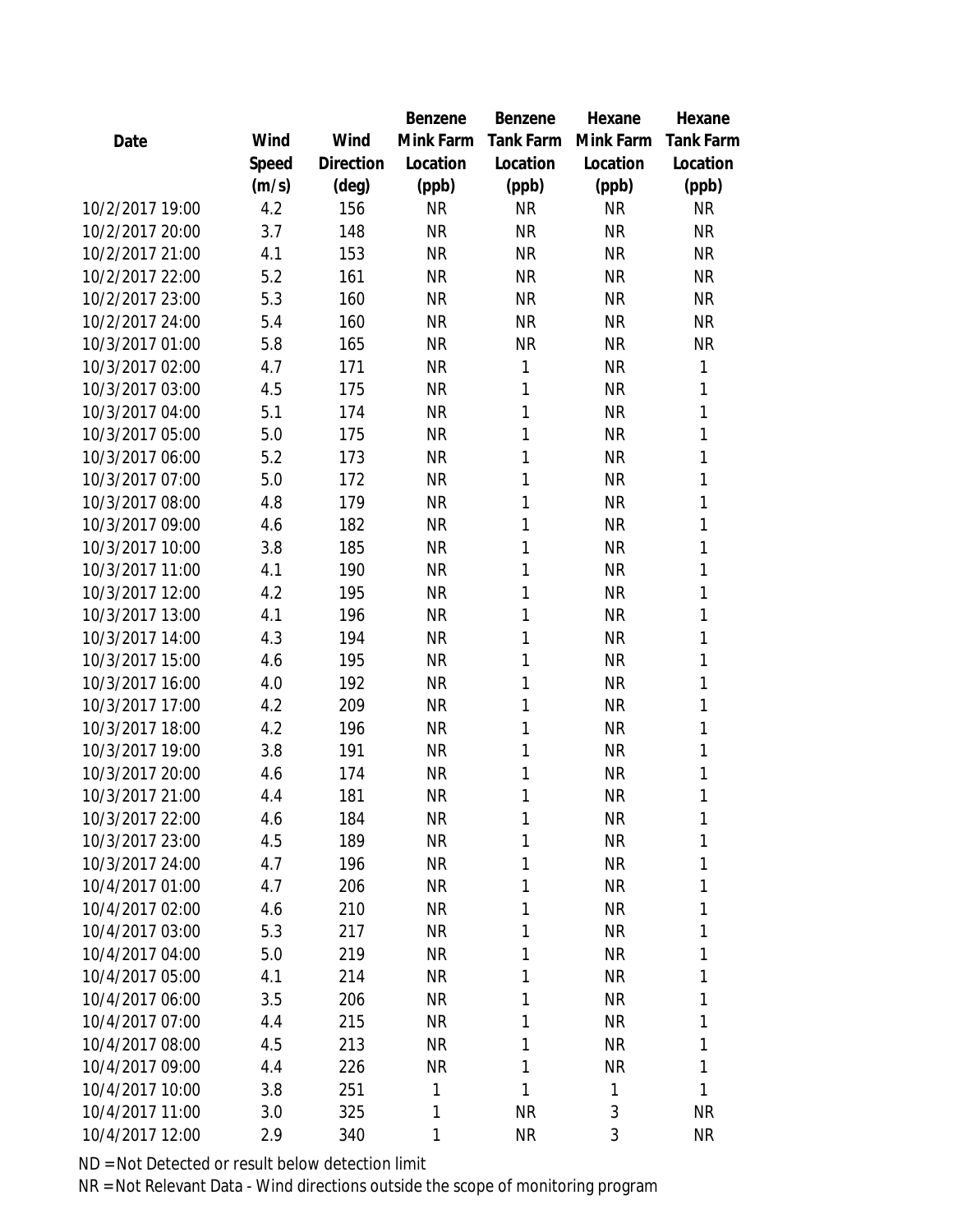|                 |       |           | Benzene        | Benzene          | Hexane         | Hexane           |
|-----------------|-------|-----------|----------------|------------------|----------------|------------------|
| Date            | Wind  | Wind      | Mink Farm      | <b>Tank Farm</b> | Mink Farm      | <b>Tank Farm</b> |
|                 | Speed | Direction | Location       | Location         | Location       | Location         |
|                 | (m/s) | (deg)     | (ppb)          | (ppb)            | (ppb)          | (ppb)            |
| 10/4/2017 13:00 | 2.4   | 339       | 1              | <b>NR</b>        | 1              | <b>NR</b>        |
| 10/4/2017 14:00 | 2.0   | 343       | 1              | <b>NR</b>        | 6              | <b>NR</b>        |
| 10/4/2017 15:00 | 1.0   | 96        | <b>NR</b>      | <b>NR</b>        | <b>NR</b>      | <b>NR</b>        |
| 10/4/2017 16:00 | 1.8   | 201       | <b>NR</b>      | 1                | <b>NR</b>      | 1                |
| 10/4/2017 17:00 | 1.7   | 255       | 1              | 1                | 1              | 1                |
| 10/4/2017 18:00 | 1.7   | 202       | <b>NR</b>      | 1                | <b>NR</b>      | 1                |
| 10/4/2017 19:00 | 1.8   | 194       | <b>NR</b>      | 1                | <b>NR</b>      | 1                |
| 10/4/2017 20:00 | 1.7   | 189       | <b>NR</b>      | 1                | <b>NR</b>      | 1                |
| 10/4/2017 21:00 | 1.6   | 184       | <b>NR</b>      | 1                | <b>NR</b>      | 1                |
| 10/4/2017 22:00 | 0.9   | 213       | <b>NR</b>      | 1                | <b>NR</b>      | 1                |
| 10/4/2017 23:00 | 1.0   | 272       | 1              | 1                | 1              | 1                |
| 10/4/2017 24:00 | 1.3   | 300       | 1              | <b>NR</b>        | $\overline{2}$ | <b>NR</b>        |
| 10/5/2017 01:00 | 1.1   | 249       | 1              | 1                | 3              | $\overline{2}$   |
| 10/5/2017 02:00 | 0.8   | 331       | 1              | <b>NR</b>        | 3              | <b>NR</b>        |
| 10/5/2017 03:00 | 1.1   | 325       | 1              | <b>NR</b>        | 3              | <b>NR</b>        |
| 10/5/2017 04:00 | 2.0   | 13        | 1              | <b>NR</b>        | 5              | <b>NR</b>        |
| 10/5/2017 05:00 | 2.6   | 23        | $\overline{2}$ | <b>NR</b>        | 6              | <b>NR</b>        |
| 10/5/2017 06:00 | 1.3   | 49        | <b>NR</b>      | <b>NR</b>        | <b>NR</b>      | <b>NR</b>        |
| 10/5/2017 07:00 | 1.4   | 44        | <b>NR</b>      | <b>NR</b>        | <b>NR</b>      | <b>NR</b>        |
| 10/5/2017 08:00 | 0.4   | 115       | <b>NR</b>      | <b>NR</b>        | <b>NR</b>      | <b>NR</b>        |
| 10/5/2017 09:00 | 1.3   | 142       | <b>NR</b>      | <b>NR</b>        | <b>NR</b>      | <b>NR</b>        |
| 10/5/2017 10:00 | 2.1   | 118       | <b>NR</b>      | <b>NR</b>        | <b>NR</b>      | <b>NR</b>        |
| 10/5/2017 11:00 | 1.4   | 159       | <b>NR</b>      | <b>NR</b>        | <b>NR</b>      | <b>NR</b>        |
| 10/5/2017 12:00 | 1.6   | 218       | <b>NR</b>      | 1                | <b>NR</b>      | 1                |
| 10/5/2017 13:00 | 1.6   | 215       | <b>NR</b>      | 1                | <b>NR</b>      | 1                |
| 10/5/2017 14:00 | 1.6   | 181       | <b>NR</b>      | 1                | <b>NR</b>      | 1                |
| 10/5/2017 15:00 | 1.6   | 189       | <b>NR</b>      | 1                | <b>NR</b>      | 1                |
| 10/5/2017 16:00 | 1.7   | 199       | <b>NR</b>      | 1                | <b>NR</b>      | 1                |
| 10/5/2017 17:00 | 2.4   | 207       | <b>NR</b>      | 1                | <b>NR</b>      | 1                |
| 10/5/2017 18:00 | 1.3   | 195       | <b>NR</b>      | 1                | <b>NR</b>      | 1                |
| 10/5/2017 19:00 | 1.4   | 201       | <b>NR</b>      | 1                | <b>NR</b>      | 1                |
| 10/5/2017 20:00 | 2.4   | 92        | <b>NR</b>      | <b>NR</b>        | <b>NR</b>      | <b>NR</b>        |
| 10/5/2017 21:00 | 2.8   | 89        | <b>NR</b>      | <b>NR</b>        | <b>NR</b>      | <b>NR</b>        |
| 10/5/2017 22:00 | 1.8   | 92        | <b>NR</b>      | <b>NR</b>        | <b>NR</b>      | <b>NR</b>        |
| 10/5/2017 23:00 | 1.9   | 57        | <b>NR</b>      | <b>NR</b>        | <b>NR</b>      | <b>NR</b>        |
| 10/5/2017 24:00 | 2.3   | 51        | <b>NR</b>      | <b>NR</b>        | <b>NR</b>      | <b>NR</b>        |
| 10/6/2017 01:00 | 2.1   | 82        | <b>NR</b>      | <b>NR</b>        | <b>NR</b>      | <b>NR</b>        |
| 10/6/2017 02:00 | 1.6   | 88        | <b>NR</b>      | <b>NR</b>        | <b>NR</b>      | <b>NR</b>        |
| 10/6/2017 03:00 | 1.0   | 93        | <b>NR</b>      | <b>NR</b>        | <b>NR</b>      | <b>NR</b>        |
| 10/6/2017 04:00 | 1.5   | 65        | NR             | <b>NR</b>        | <b>NR</b>      | <b>NR</b>        |
| 10/6/2017 05:00 | 2.1   | 51        | <b>NR</b>      | <b>NR</b>        | <b>NR</b>      | <b>NR</b>        |
| 10/6/2017 06:00 | 1.8   | 69        | <b>NR</b>      | <b>NR</b>        | <b>NR</b>      | <b>NR</b>        |
|                 |       |           |                |                  |                |                  |